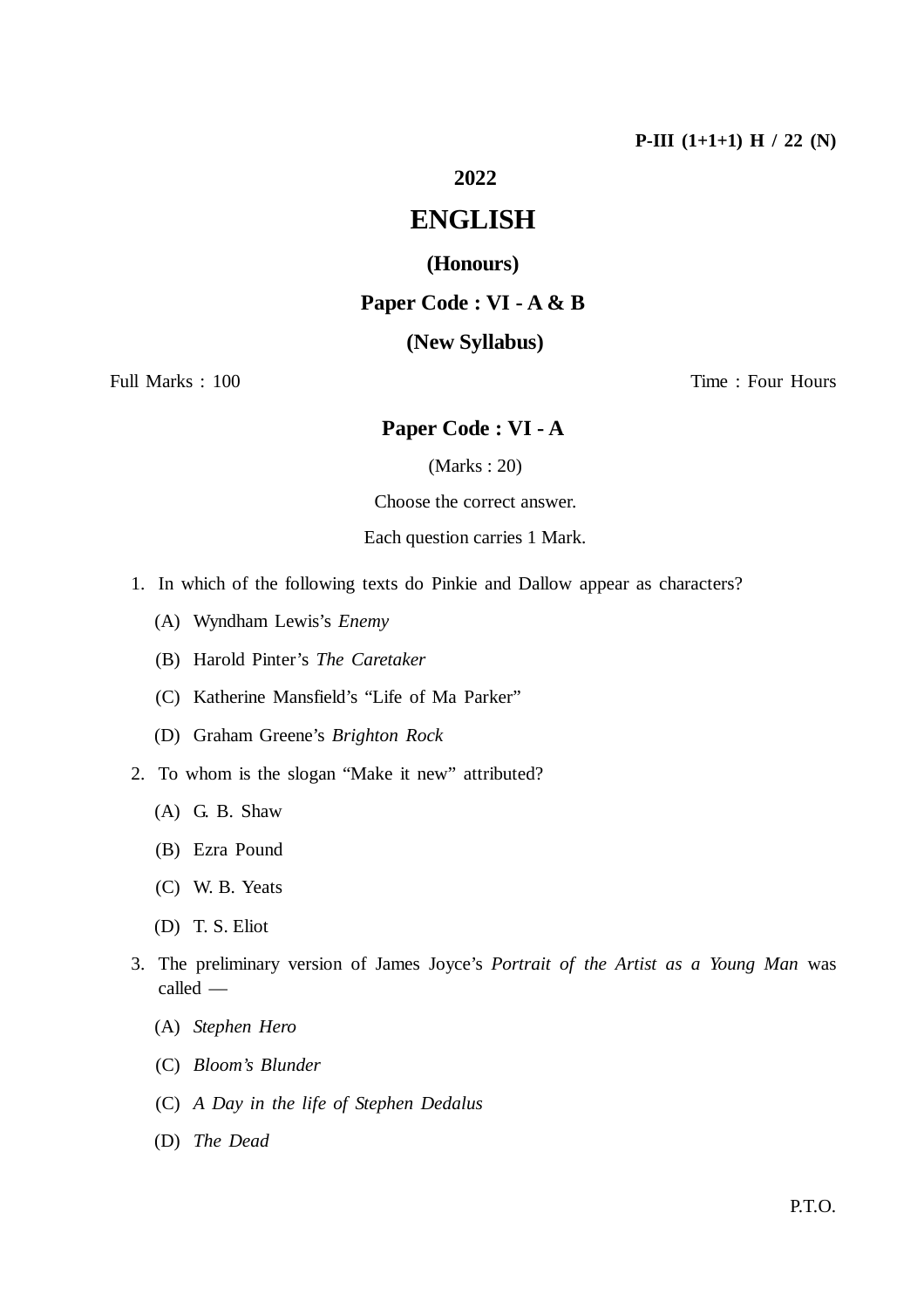- 4. The character of Kurtz appears in
	- (A) *Finnegan's Wake*
	- (B) *The Ulysses*
	- (C) *Sons and Lovers*
	- (D) *Heart of Darkness*
- 5. In Practical Criticism I.A. Richards links four kinds of meanings in most human utterances to four aspects.
	- (A) Sense, Feeling, Tone, Intention
	- (B) Sound, Feeling, Nuance, Intention
	- (C) Sense, Voice, Emotion, Intention
	- (D) Sense, Image, Tone, Intention
- 6. Who is the author of the essay "Modern Fiction"?
	- (A) Henry James
	- (B) Joseph Conrad
	- (C) Virginia Woolf
	- (D) Kingsley Amis
- 7. Which of the following is not a Dystopia
	- (A) *A Brave New World*
	- (B) *1984*
	- (C) *We*
	- (D) *Brideshed Revisited*

8. In Viginia Woolf's famous essay 'Mr. Bennet and Mrs. Brown', who is Mrs. Brown?

- (A) The name Woolf gave a woman whom she happened to meet in a train
- (B) A servant in Mr. Bennett's household.
- (C) A character in a Bennett story.
- (D) Mr. Bennett's neighbour who happens to be a writer.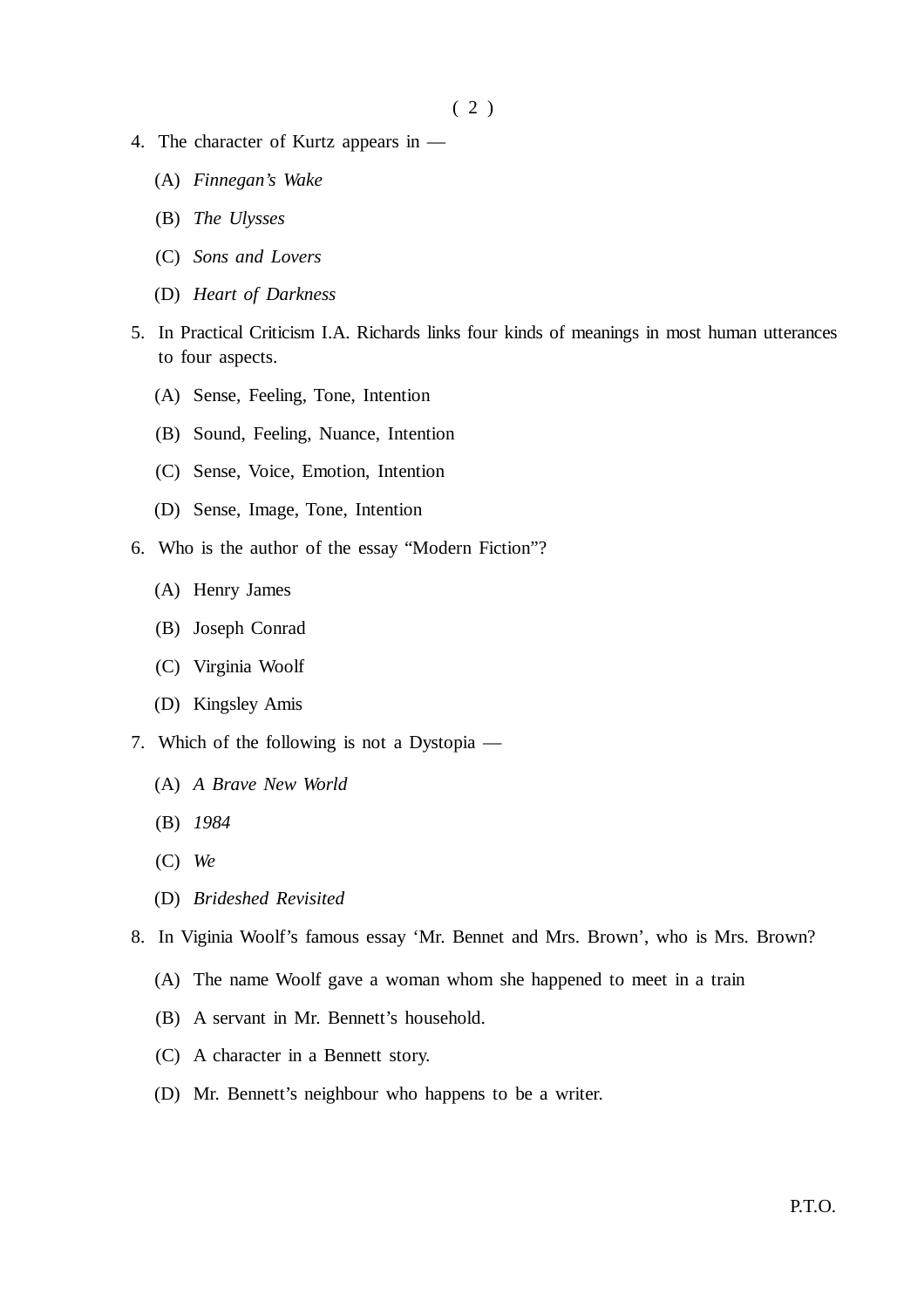- 9. D. H. Lawrence uses the expression 'a bright book of life' to describe
	- (A) The novel
	- (B) The dramatic monologue
	- (C) The Bible
	- (D) The Ballad
- 10. The Irish Dramatic Movement was heralded by such figures as
	- (A) W. B. Yeats, Lady Gregory and, Edward Martyn
	- (B) Jonathan Swift and his contemporaries
	- (C) H.Drummond, Edward Irving and John Ervine
	- (D) Oscar Wilde and his contemporaries
- 11. "My subject is War, and the pity of War. The Poetry is in the pity." —Who had made this statement?
	- (A) Joseph Conrad
	- (B) Wilfred Owen
	- (C) Siegfried Sassoon
	- (D) Rupert Brooke
- 12. Who, among the following, is a Nobel Laureate?
	- (A) Tony Morrison
	- (B) W. B. Yeats
	- (C) Ted Hughes
	- (D) Geoffrey Hill
- 13. Mowgli is a character in
	- (A) *The Great Gatsby*
	- (B) *The Jungle Book*
	- (C) *The Jungle*
	- (D) *The Heart is a Lonely Hunter*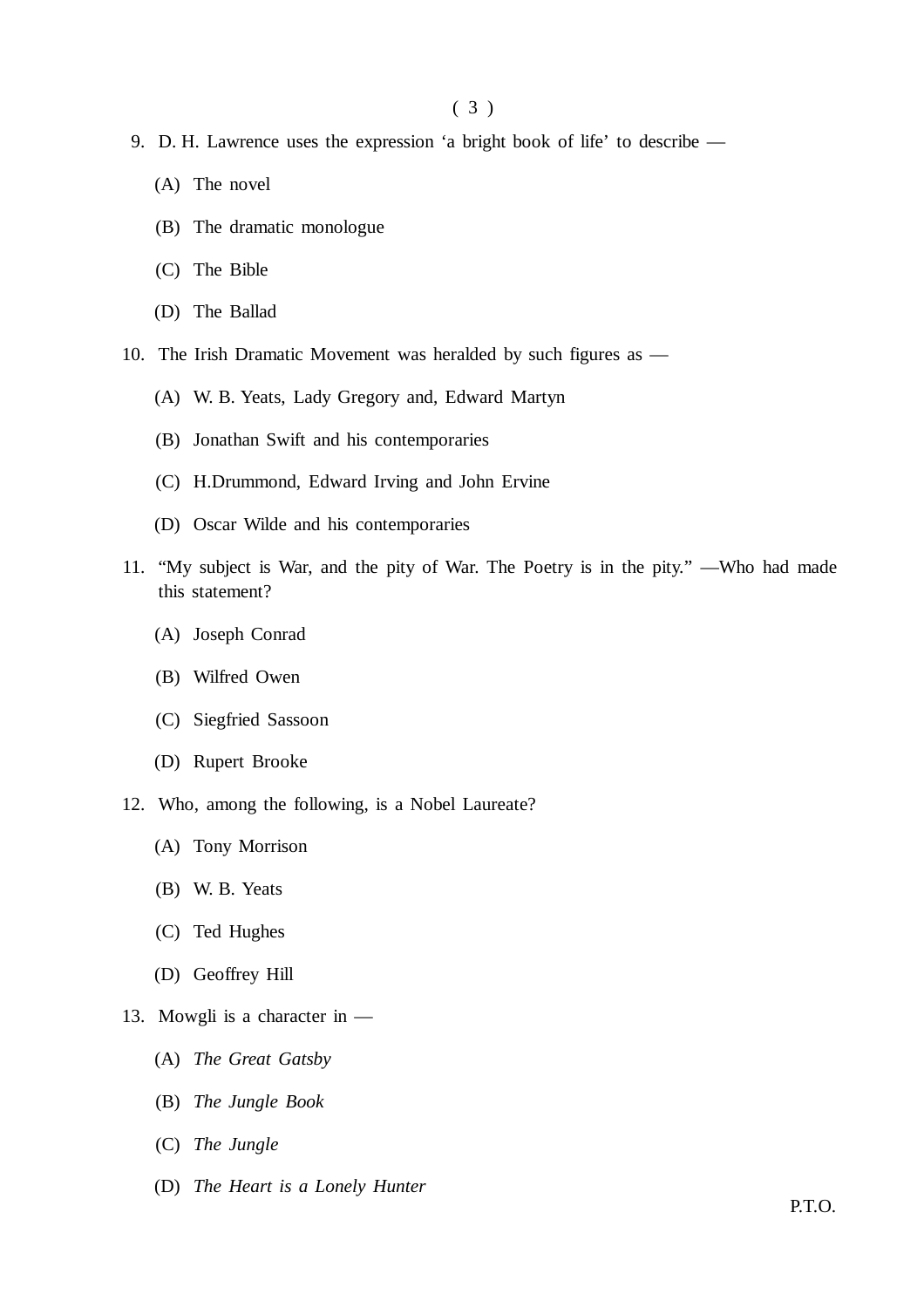$(4)$ 

- 14. The character of Eliza Doolittle appears in
	- (A) St. Joan
	- (B) Arms and the Man
	- (C) *Man and Superman*
	- (D) *Pygmalion*
- 15. Examine the following statements and identify the false one.
	- (A) Rudyard Kipling died in the year 1936
	- (B) He was born in India but schooled in England
	- (C) He returned to India as a police constable
	- (D) He is the author of *Jungle Book and Barrack Room Ballads*
- 16. Which among the following novels by Aldous Huxley is characterized as "a novel of ideas"?
	- (A) *Point Counterpoint*
	- (B) *The Ulysses*
	- (C) *To The Light House*
	- (D) *Sons and Lovers*
	- 17. Evelyn Waugh's Decline and Fall is part of a trilogy known as the Sword of Honour. The other two novels are :
		- (A) *The Flounder and Dog Years*
		- (B) *The Rat and Cat and Mouse*
		- (C) *A Handful of Dust and Brideshead Revisited*
		- (D) *Crabwalk and The Rat*
	- 18. In Virginia Woolf's *To the Lighthouse*, the lighthouse does not symbolize
		- (A) Permanence at the heart of change
		- (B) Change in the unchanging world
		- (C) Celebration of life in the heart of death
		- (D) Celebration of order in the heart of chaos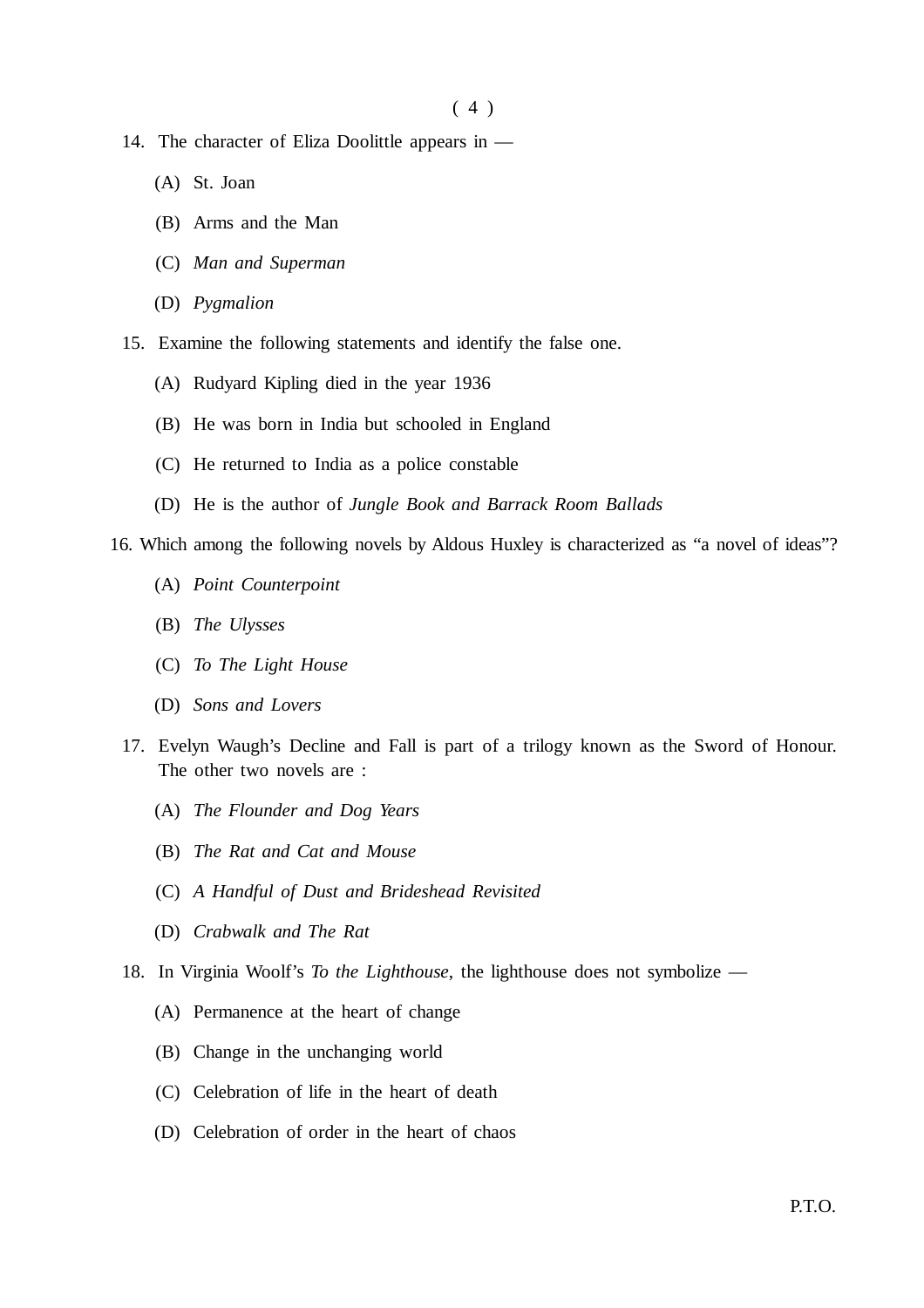——————

- 19. The Quest of the Sacred Slipper (1914) was written by
	- (A) John Buchan
	- (B) Eric Ambler
	- (C) Sax Rohmer
	- (D) Graham Greene
- 20. Leopold Bloom in *Ulysses* is
	- (A) A great war veteran
	- (B) A Dublin bar owner
	- (C) A Jewish advertising agent
	- (D) An Irish nationalist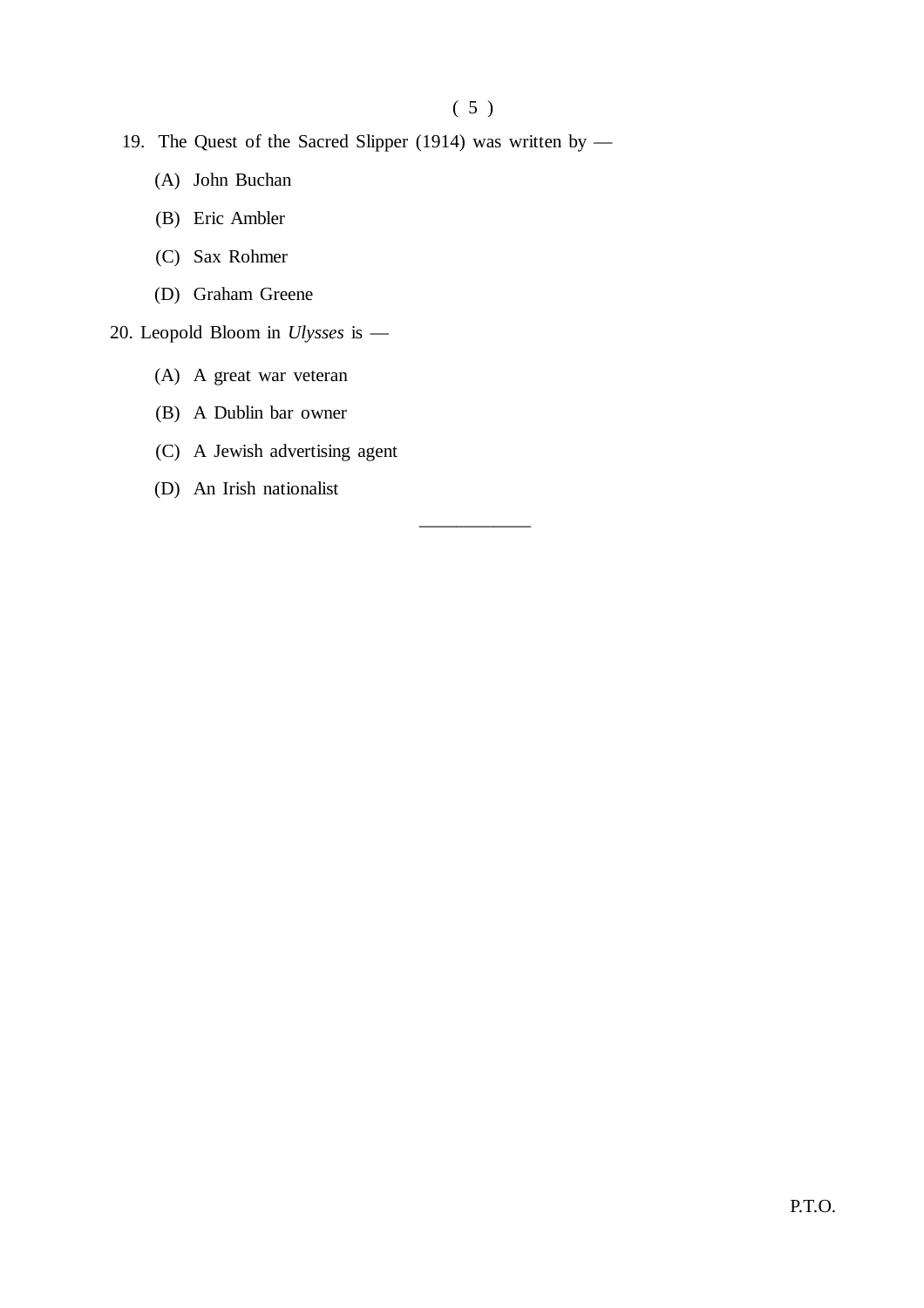#### ( 6 )

#### **Paper Code : VI - B**

#### (Marks : 80)

*The figures in the margin indicate full marks. Candidates are required to give their answers in their own words as far as practicable.*

- 1. Write short notes on any *four* of the following in about 100 words each : 5×4= 20
	- (a) Ambiguity
	- (b) Author
	- (c) Dissociation of Sensibility
	- (d) Expressionism
	- (e) Marxism
	- (f) Modernism
	- (g) Myth
	- (h) Surrealism
	- (i) Text
	- (j) Imagery
- 2. Answer any *one* of the following questions in about 300 words :  $10\times1=10$ 
	- (a) Critically examine W. B. Yeats's use of symbols in the poem 'The Wild Swans at Coole'.
	- (b) Attempt a close reading of T. S. Eliot's poem 'The Hollow Men'.
	- (c) What elements of romanticism do you find in the poems of Wilfred Owen? Discuss with reference to the poems on your syllabus.
- 3. Answer any *one* of the following questions in about 100 words :  $5 \times 1 = 5$ 
	- (a) "That is no country for old men" Why does the speaker say so? Explain.
	- (b) What is the symbolic significance of the colour "yellow" in the poem 'The Lovesong of J. Alfred Prufrock'?
	- (c) "Some say God caught them even before they fell" Explain with reference to the context.
- 4. Answer any *one* of the following questions in about 300 words :  $10\times1=10$ 
	- P.T.O. (a) What role of nature do you find in E. M. Foster's *A Passage to India*? Discuss with suitable illustrations from the text.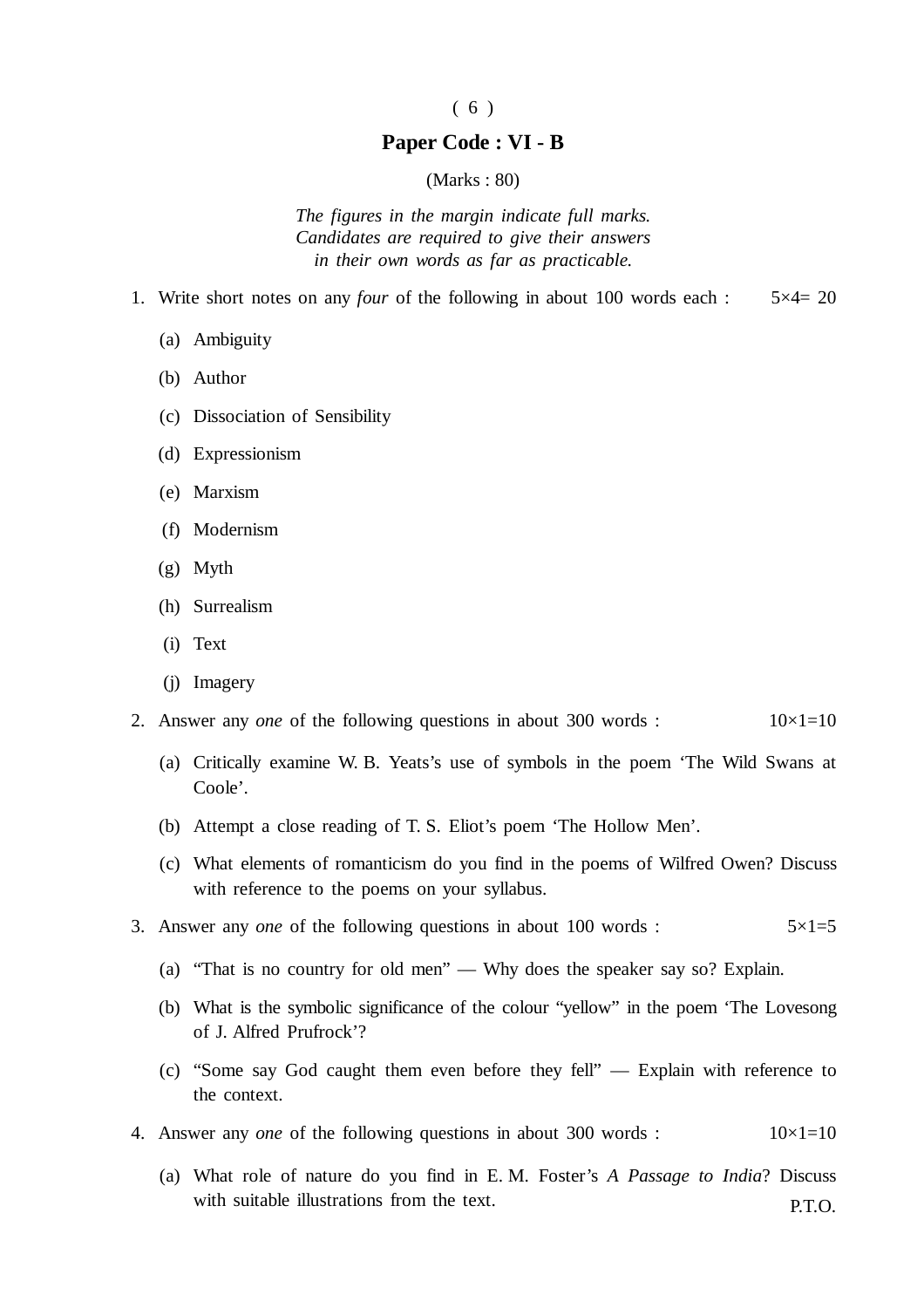- (b) Discuss the representation of the female characters in E. M. Foster's *A Passage to India*.
- (c) Discuss John Buchanan's *The Thirty-Nine Steps* as an adventure novel.
- (d) Attempt a portrayal of the character of Richard Hannay in John Buchanan's *The Thirty-Nine Steps*.
- (e) Discuss Virginia Woolf's *Mrs. Dalloway* as a post-war novel.
- (f) Attempt a feminist reading of Virginia Woolf's *Mrs. Dalloway*.
- 5. Answer any *one* of the following questions in about 100 words :  $5 \times 1 = 5$ 
	- (a) Who does Mrs. Moore react to the echo in the Marabar cave?
	- (b) What is the significance of the green bird that Adela and Ronny noticed?
	- (c) Who is Sir Harry and what role does he play in *The Thirty-Nine Steps*?
	- (d) What is the significance of "the thirty-nine steps"?
	- (e) Who is Peter Walsh and what role does he play in *Mrs. Dalloway*?
	- (f) Write in brief on the mental illness of the characters in *Mrs. Dalloway*.
- 6. Answer any *one* of the following questions in about 300 words :  $10\times1=10$ 
	- (a) Critically examine the significance of the title 'Arms and the Man'.
	- (b) Compare and contrast the characters Sergius and Bluntschli in Bernard Shaw's *Arms and the Man*.
	- (c) Discuss John Millington Synge's use of language in *The Playboy of the Western World*.
	- (d) Examine Synge's handling of the theme of power in *The Playboy of the Western World*.
	- (e) What presentation of women do you find in John Galsworthy's *Justice*? Discuss.
	- (f) Would you consider John Galsworthy's *Justice* a problem play? Argue your answer.
- 7. Answer any *one* of the following questions in about 100 words :  $5 \times 1 = 5$ 
	- (a) Who was the "chocolate-cream soldier" and why was he named so?
	- (b) "Some soldiers, I know, are afraid of death" Locate and explain.
	- (c) Who is Old Mahon and what role does he play?
	- (d) "It's true all girls are fond of courage and do hate the like of you." Locate and explain.